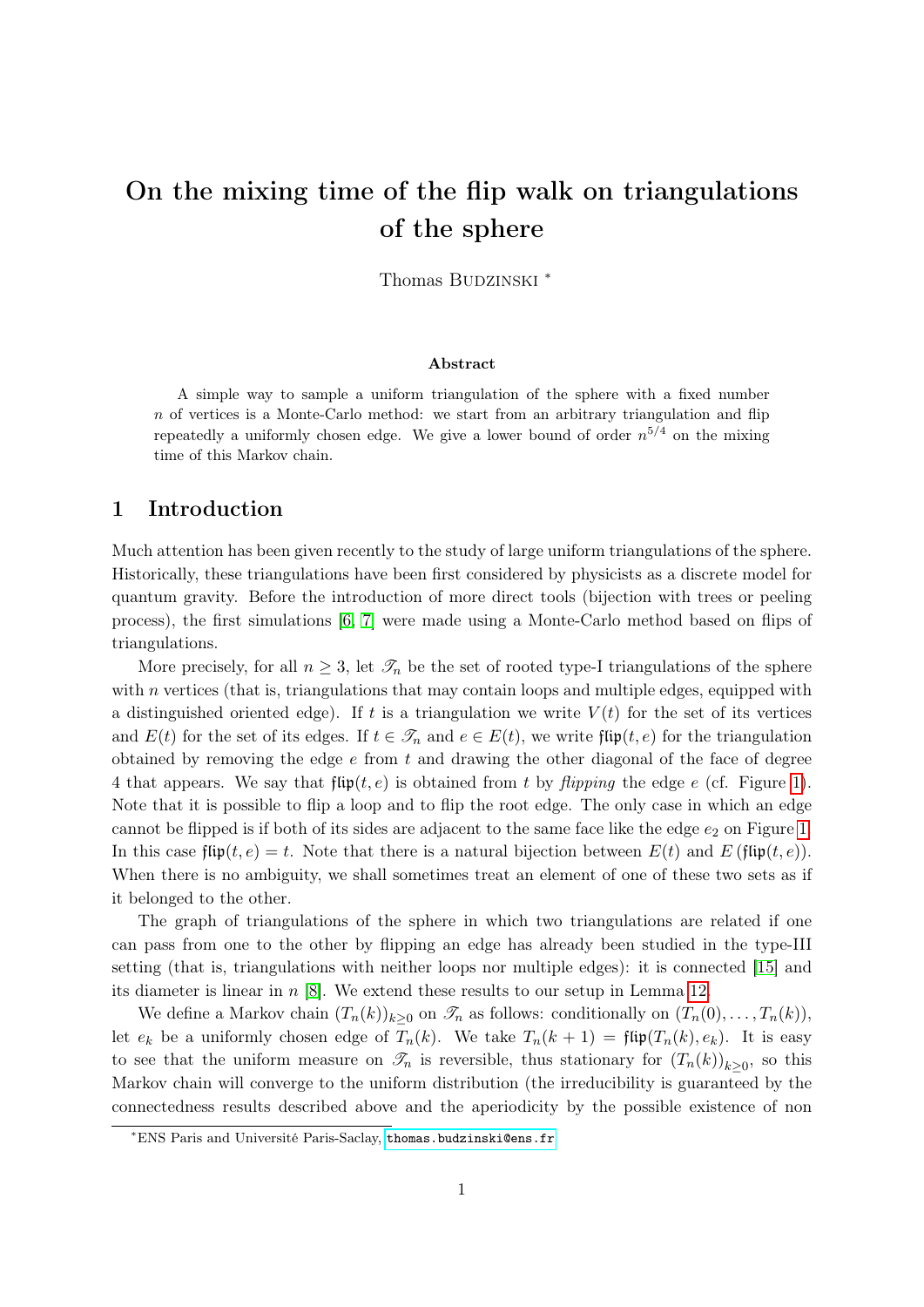

<span id="page-1-0"></span>Figure 1: An example of flip of an edge. The orange edge  $e_2$  is not flippable.

flippable edges). It is then natural to estimate the mixing time of  $(T_n(k))_{k\geq 0}$  (see Chapter 4.5) of [\[12\]](#page-9-4) for a proper definition of the mixing time). Our theorem provides a lower bound.

<span id="page-1-1"></span>**Theorem 1.** There is a constant  $c > 0$  such that for all  $n \geq 3$  the mixing time of the Markov chain  $(T_n(k))_{k\geq 0}$  is at least  $cn^{5/4}$ .

Mixing times for other types of flip chains have also been investigated. For triangulations of a convex n-gon without inner vertices it is known that the mixing time is polynomial and at least of order  $n^{3/2}$  (see [\[13,](#page-9-5) [14\]](#page-9-6)). In particular, our proof was partly inspired by the proof of the lower bound in [\[14\]](#page-9-6). Finally, see [\[3\]](#page-9-7) for estimates on the mixing time of the flip walk on lattice triangulations, that is, triangulations whose vertices are points on a lattice and with Boltzmann weights depending on the total length of their edges.

The strategy of our proof is as follows: we start with two independent uniform triangulations with a boundary of length 1 and  $\frac{n}{2}$  inner vertices and glue them together along their boundaries. We obtain a triangulation of the sphere with a cycle of length 1 such that half of the vertices lie on each side of this cycle. We then start our Markov chain from this triangulation and discover one of the two sides of the cycle gradually by a peeling procedure. By using the estimates of Curien and Le Gall [\[4\]](#page-9-8) and a result of Krikun about separating cycles in the UIPT [\[9\]](#page-9-9), we show that after  $o(n^{5/4})$  flips, with high probability, the triangulation still has a cycle of length  $o(n^{1/4})$ , on each side of which lie a proportion at least  $\frac{1}{4}$  of the vertices. But by a result of Le Gall and Paulin [\[11\]](#page-9-10), this is not the case in a uniform triangulation (this is the discrete counterpart of the homeomorphicity of the Brownian map to the sphere), which shows that a time  $o(n^{5/4})$  is not enough to approach the uniform distribution.

Acknowledgements: I thank Nicolas Curien for carefully reading earlier versions of this manuscript. I also thank the anonymous referee for his useful comments. I acknowledge the support of ANR Liouville (ANR-15-CE40-0013) and ANR GRAAL (ANR-14-CE25-0014).

## 2 Combinatorial preliminaries and couplings

For all  $n \geq 3$ , we recall that  $\mathcal{T}_n$  is the set of rooted type-I triangulations of the sphere with n vertices. For  $n \geq 0$  and  $p \geq 1$  we also write  $\mathscr{T}_{n,p}$  for the set of triangulations with a boundary of length p and n inner vertices, that is, planar maps with  $n + p$  vertices in which all faces are triangles except one called the outer face whose boundary is a simple cycle of length p, equipped with a root edge such that the outer face touches the root edge on its right. We will sometimes refer to *n* and *p* as the *volume* and the *perimeter* of the triangulation.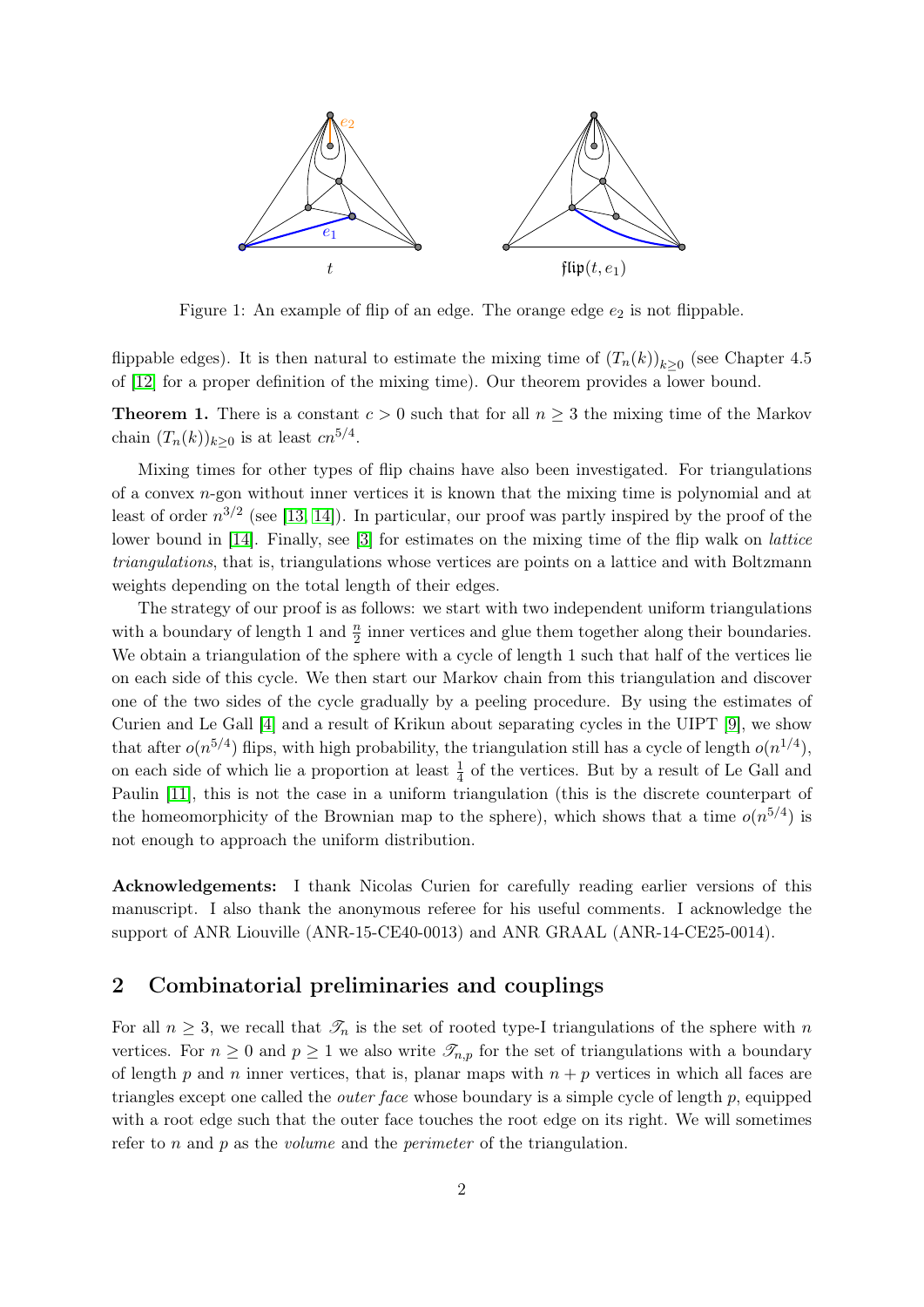The number of triangulations with fixed volume and perimeter can be computed by a result of Krikun. Here is a special case of the main theorem of [\[10\]](#page-9-11) (the full theorem deals with triangulations with  $r + 1$  boundaries but we only use the case  $r = 0$ :

<span id="page-2-1"></span>
$$
\#\mathcal{T}_{n,p} = \frac{p(2p)!}{(p!)^2} \frac{4^{n-1}(2p+3n-5)!!}{n!(2p+n-1)!!} \underset{n \to +\infty}{\sim} C(p)\lambda_c^{-n}n^{-5/2},\tag{1}
$$

where  $\lambda_c = \frac{1}{12\sqrt{3}}$  and  $C(p) = \frac{3^{p-2}p(2p)!}{4\sqrt{2\pi}(p!)^2}$  $\frac{\partial^2 P^2}{\partial q^2}$ . In particular, a triangulation of the sphere with n vertices is equivalent after a root transformation to a triangulation with a boundary of length 1 and  $n-1$  inner vertices (more precisely we need to duplicate the root edge, add a loop inbetween and root the map at this new loop, see for example Figure 2 in [\[5\]](#page-9-12)), so

<span id="page-2-2"></span>
$$
\#\mathcal{F}_n = \#\mathcal{F}_{n-1,1} = 2 \frac{4^{n-2} (3n-6)!!}{(n-1)! n!!}.
$$
\n(2)

For  $n \geq 0$  and  $p \geq 1$  we write  $T_{n,p}$  for a uniform triangulation with a boundary of length p and n inner vertices, and  $T_n$  for a uniform triangulation of the sphere with n vertices. We also recall that the UIPT, that we write  $T_{\infty}$ , is an infinite rooted planar triangulation whose distribution is characterized by the following equality. For any rooted triangulation  $t$  with a hole of perimeter p,

<span id="page-2-3"></span>
$$
\mathbb{P}\left(t \subset T_{\infty}\right) = C(p)\lambda_c^{|t|},\tag{3}
$$

where  $\lambda_c$  and the  $C(p)$  are as above, |t| is the total number of vertices of t and by  $t \subset T_\infty$ we mean that  $T_{\infty}$  can be obtained by filling the hole of t with an infinite triangulation with a boundary of length p.

In what follows we will use several times peeling explorations of random triangulations, see section 4.1 of [\[4\]](#page-9-8) for a general definition. Let t be a triangulation and  $\mathscr A$  be a peeling algorithm, that is, a way to assign to every finite triangulation with one hole an edge on the boundary of the hole. We write  $t_j^{\mathscr{A}}(t)$  for the part of t discovered after j steps of filled-in peeling following algorithm  $\mathscr{A}$ . By "filled-in" we mean that everytime the peeled face separates the unknown part of the map in two connected components we reveal the one with fewer vertices (if the two components have the same number of vertices we reveal one component picked deterministically). If the map is infinite and one-ended, we reveal the bounded component.

From the enumeration formulas it is possible to deduce precise coupling results between finite and infinite maps. The result we will need is similar to Proposition 12 of [\[2\]](#page-8-1) but a bit more general since it deals with triangulations with a boundary. We recall that in a triangulation  $t$  of the sphere or the plane, the ball of radius r, that we write  $B_r(t)$ , is the triangulation with holes formed by those faces adjacent to at least one vertex lying at distance at most  $r-1$  from the root, along with all their edges and vertices. If  $t$  is infinite, the hull of radius  $r$ , that we write  $B_r^{\bullet}(t)$ , is the union of  $B_r(t)$  and all the bounded connected components of its complement. If t is finite, it is the union of  $B<sub>r</sub>(t)$  and all the connected components of its complement except the one that contains the most vertices (if there is a tie, we pick deterministically a component among those which contain the most vertices). If  $T$  is a triangulation with a boundary, we adopt the same definitions but we replace the distance to the root by the distance to the boundary.

<span id="page-2-0"></span>**Lemma 1.** Let  $p_n = o(\sqrt{n})$  and  $r_n = o(n^{1/4})$  with  $p_n = o(r_n^2)$ . Then there are  $r'_n = o(r_n)$  and couplings between  $T_{n,p_n}$  and  $T_{\infty}$  such that

$$
\mathbb{P}\left(B_{r_n}^{\bullet}(T_{\infty})\backslash B_{r'_n}^{\bullet}(T_{\infty})\subset B_{r_n}^{\bullet}(T_{n,p_n})\right)\xrightarrow[n\to+\infty]{}1.
$$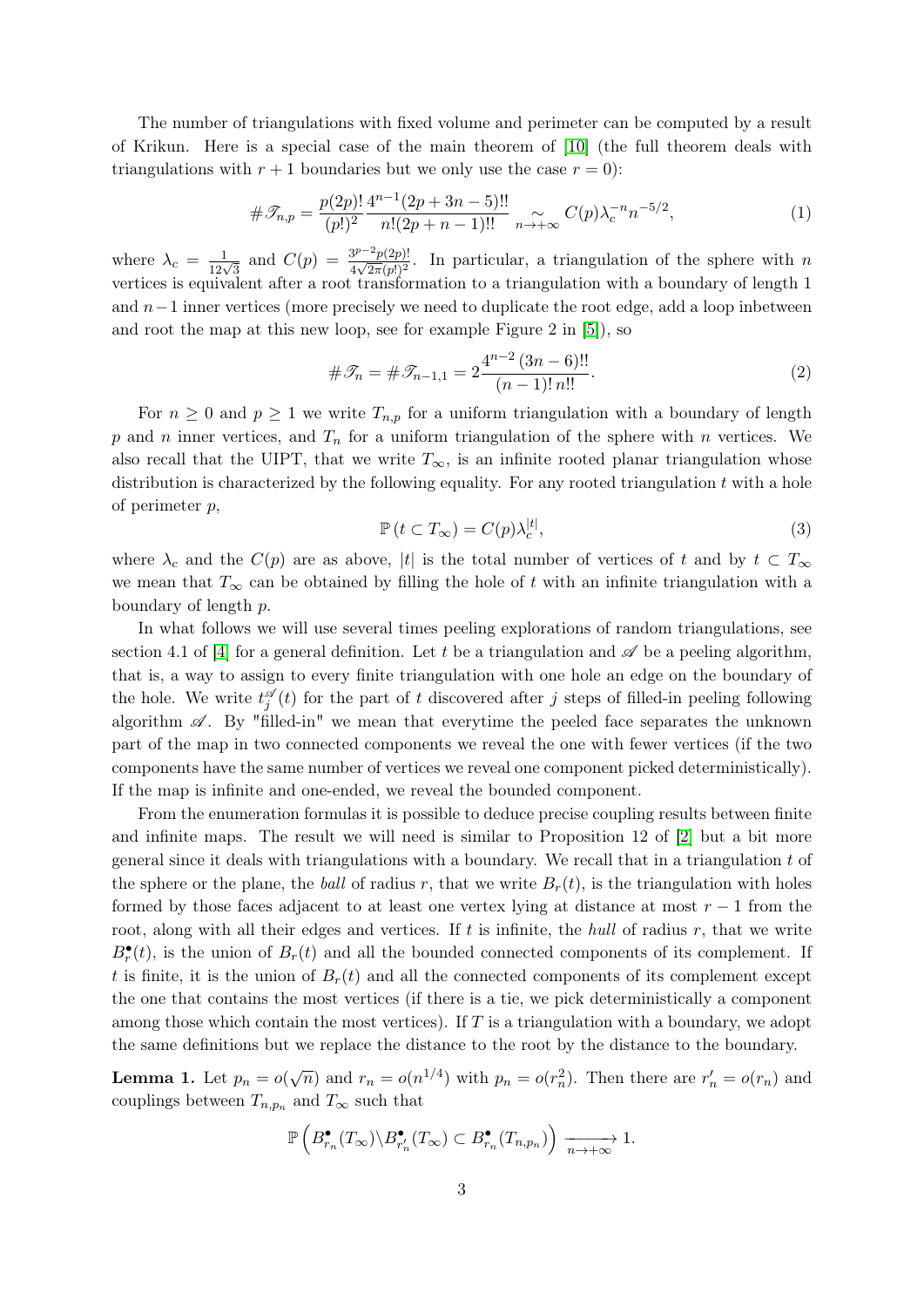

<span id="page-3-0"></span>Figure 2: Illustration of Lemma [1.](#page-2-0) With high probability, there are two cycles  $\gamma'$  and  $\gamma$  such that the two green parts coincide.

The above lemma follows from the following. There is a cycle  $\gamma'$  of length  $p_n$  around the root of  $T_{\infty}$  that lies inside of its hull of radius  $r'_n$  and a cycle  $\gamma$  in  $T_{n,p_n}$  that stays at distance at most  $r_n$  from its boundary, such that the part of the hull of radius  $r_n$  of  $T_\infty$  that lies outside of  $\gamma'$  is isomorphic to the part of  $T_{n,p_n}$  that lies between its boundary and  $\gamma$  (see Figure [2\)](#page-3-0).

Proof. We start by describing a coupling between the UIPT and the UIPT with a boundary of length  $p_n$ , that we write  $T_{\infty,p_n}$ . We consider the peeling by layers  $\mathscr L$  of the UIPT (see section 4.1 of [\[4\]](#page-9-8)) and we write  $\tau_{p_n}$  for the first time at which the perimeter of the discovered region is equal to  $p_n$  (note that this time is always finite since the perimeter can increase by at most 1 at each peeling step). By the spatial Markov property of the UIPT, the part that is still unknown at time  $\tau_{p_n}$  has the distribution of  $T_{\infty,p_n}$ . Moreover, by the results of Curien and Le Gall (Theorem 1 of [\[4\]](#page-9-8)), since  $p_n = o(r_n^2)$ , we have  $\tau_{p_n} = o(r_n^3)$ . By using Proposition 9 of [4] (more precisely the convergence of H), we obtain that the smallest hull of  $T_{\infty}$  containing  $t_{\tau_{p_n}}^{\mathscr{L}}(T_{\infty})$  has radius  $o(r_n)$  in probability. Hence, our result holds if we replace  $T_{n,p_n}$  by  $T_{\infty,p_n}$ .

Hence, it is enough to prove that there are couplings between  $T_{\infty,p_n}$  and  $T_{n,p_n}$  such that

$$
\mathbb{P}\left(B_{r_n}^{\bullet}(T_{n,p_n})=B_{r_n}^{\bullet}(T_{\infty,p_n})\right)\xrightarrow[n\to+\infty]{}1.
$$

The proof relies on asymptotic enumeration results and is essentially the same as that of Propo-sition 12 of [\[2\]](#page-8-1): by using the above coupling of  $T_{\infty,p_n}$  and  $T_{\infty}$  we can show that

$$
\left(\frac{1}{\sqrt{n}}|\partial B_{r_n}^{\bullet}(T_{\infty,p_n})|, \frac{1}{n}|B_{r_n}^{\bullet}(T_{\infty,p_n})|\right) \xrightarrow[n \to +\infty]{(P)} (0,0).
$$

Moreover, if  $q_n = o(\sqrt{n})$  and  $v_n = o(n)$  and if  $t_n$  is a triangulation with two holes of perimeters  $p_n$  and  $q_n$  (rooted on the boundary of the  $p_n$ -gon) and  $v_n$  vertices that is a possible value of  $B_{r_n}^{\bullet}(T_{\infty,p_n})$  for all  $n \geq 0$ , then

$$
\frac{\mathbb{P}\left(B_{r_n}^{\bullet}(T_{n,p_n})=t_n\right)}{\mathbb{P}\left(B_{r_n}^{\bullet}(T_{\infty,p_n})=t_n\right)}\xrightarrow[n\to+\infty]{}1
$$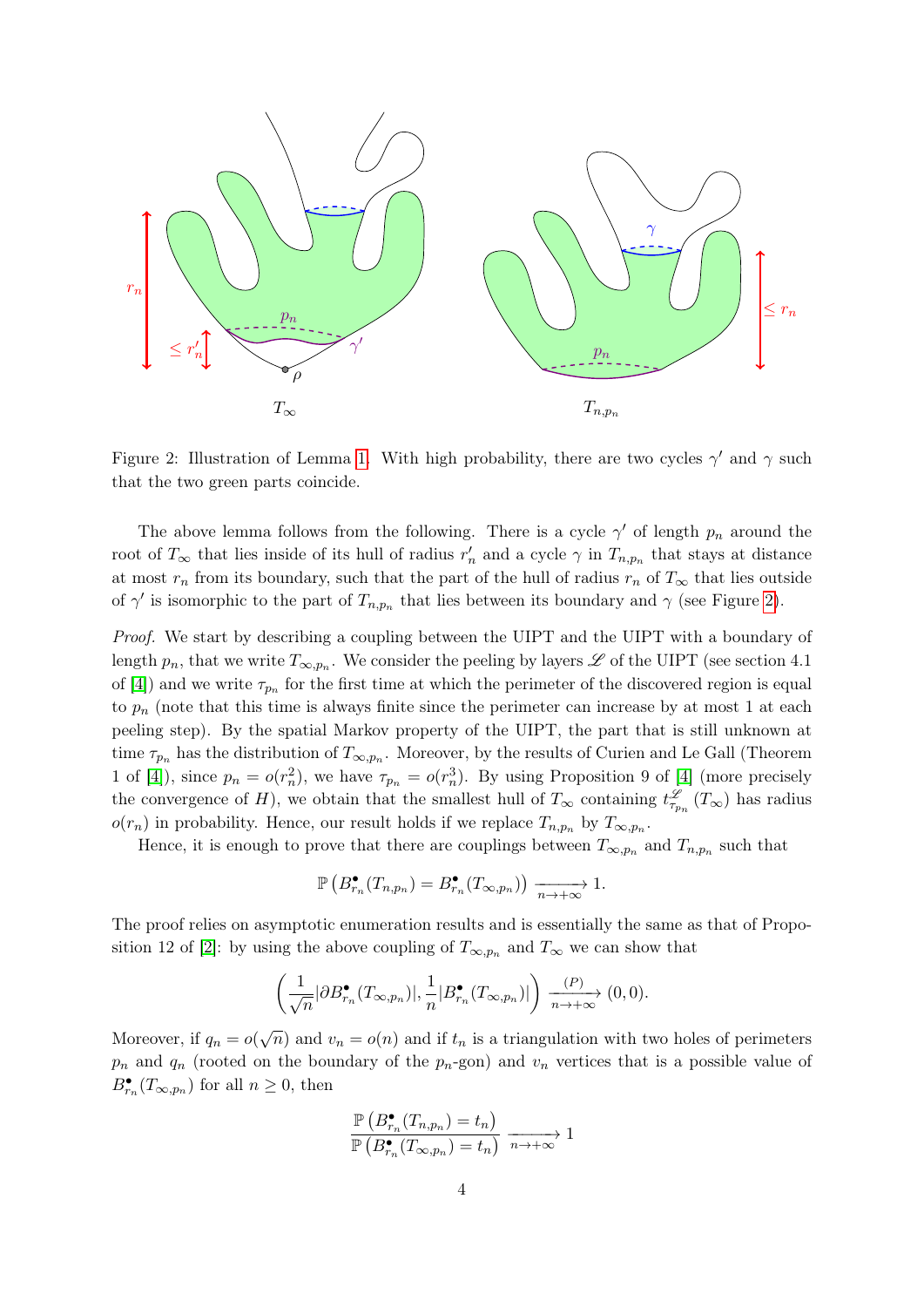by the enumeration results, and we can conclude as in Proposition 12 of [\[2\]](#page-8-1).

We will also need another coupling lemma where we do not compare hulls of a fixed radius, but rather the parts of triangulations that have been discover after a fixed number of peeling steps.

**Lemma 2.** Let  $j_n = o(n^{3/4})$ , and let  $\mathscr A$  be a peeling algorithm. Then there are couplings between  $T_n$  and  $T_\infty$  such that

$$
\mathbb{P}\left(t_{j_n}^{\mathscr{A}}(T_n) = t_{j_n}^{\mathscr{A}}(T_\infty)\right) \xrightarrow[n \to +\infty]{} 1.
$$

*Proof.* We write  $P_{\infty}(j)$  and  $V_{\infty}(j)$  for respectively the perimeter and volume of  $t_j^{\mathscr{A}}(T_{\infty})$ . By the results of [\[4\]](#page-9-8) we have the convergences

<span id="page-4-0"></span>
$$
\frac{1}{\sqrt{n}} \sup_{0 \le j \le j_n} P_{\infty}(j) \xrightarrow[n \to +\infty]{} 0 \quad \text{and} \quad \frac{1}{n} \sup_{0 \le j \le j_n} V_{\infty}(j) \xrightarrow[n \to +\infty]{} 0 \tag{4}
$$

in probability, so there are  $p_n = o(\sqrt{n})$  and  $v_n = o(n)$  such that

$$
\mathbb{P}(P_{\infty}(j_n) \leq p_n \text{ and } V_{\infty}(j_n) \leq v_n) \to 1.
$$

But by the enumeration results [\(1\)](#page-2-1), [\(2\)](#page-2-2) and by [\(3\)](#page-2-3), if  $t_n$  is a rooted triangulation with perimeter at most  $p_n$  and volume at most  $v_n$ , we have

$$
\frac{\mathbb{P}\left(t_{j_n}^{\mathscr{A}}(T_n)=t_n\right)}{\mathbb{P}\left(t_{j_n}^{\mathscr{A}}(T_\infty)=t_n\right)}=\frac{\mathbb{P}(t_n\subset T_n)}{\mathbb{P}(t_n\subset T_\infty)}\xrightarrow[n\to+\infty]{}1.
$$

As in Proposition 12 of [\[2\]](#page-8-1), this proves that the total variation distance between the distributions of  $t_{j_n}^{\mathscr{A}}(T_n)$  and  $t_{j_n}^{\mathscr{A}}(T_\infty)$  goes to 0 as  $n \to +\infty$ , which proves our claim and the lemma.  $\Box$ 

By combining this last lemma and the estimates [\(4\)](#page-4-0), we immediately obtain estimates about the peeling process on finite uniform triangulations. We write  $P_n(j)$  and  $V_n(j)$  for the perimeter and volume of  $t_j^{\mathscr{A}}(T_n)$ .

<span id="page-4-2"></span>**Corollary 3.** Let  $j_n = o(n^{3/4})$ . Then we have the following convergences in probability:

$$
\frac{1}{\sqrt{n}} \sup_{0 \le j \le j_n} P_n(j) \xrightarrow[n \to +\infty]{} 0 \quad \text{and} \quad \frac{1}{n} \sup_{0 \le j \le j_n} V_n(j) \xrightarrow[n \to +\infty]{} 0.
$$

Finally, we show a result about small cycles surrounding the boundary in uniform triangulations with a perimeter small enough compared to their volume.

<span id="page-4-1"></span>**Lemma 4.** Let  $p_n = o(\sqrt{n})$  and  $r_n = o(n^{1/4})$  be such that  $p_n = o(r_n^2)$ . Then for all  $\varepsilon > 0$ , the probability of the event

"there is a cycle  $\gamma$  in  $T_{n,p_n}$  of length at most  $r_n$  such that the part of  $T_{n,p_n}$  lying between  $\partial T_{n,p_n}$  and  $\gamma$  contains at most  $\varepsilon n$  vertices"

goes to 1 as  $n \to +\infty$ .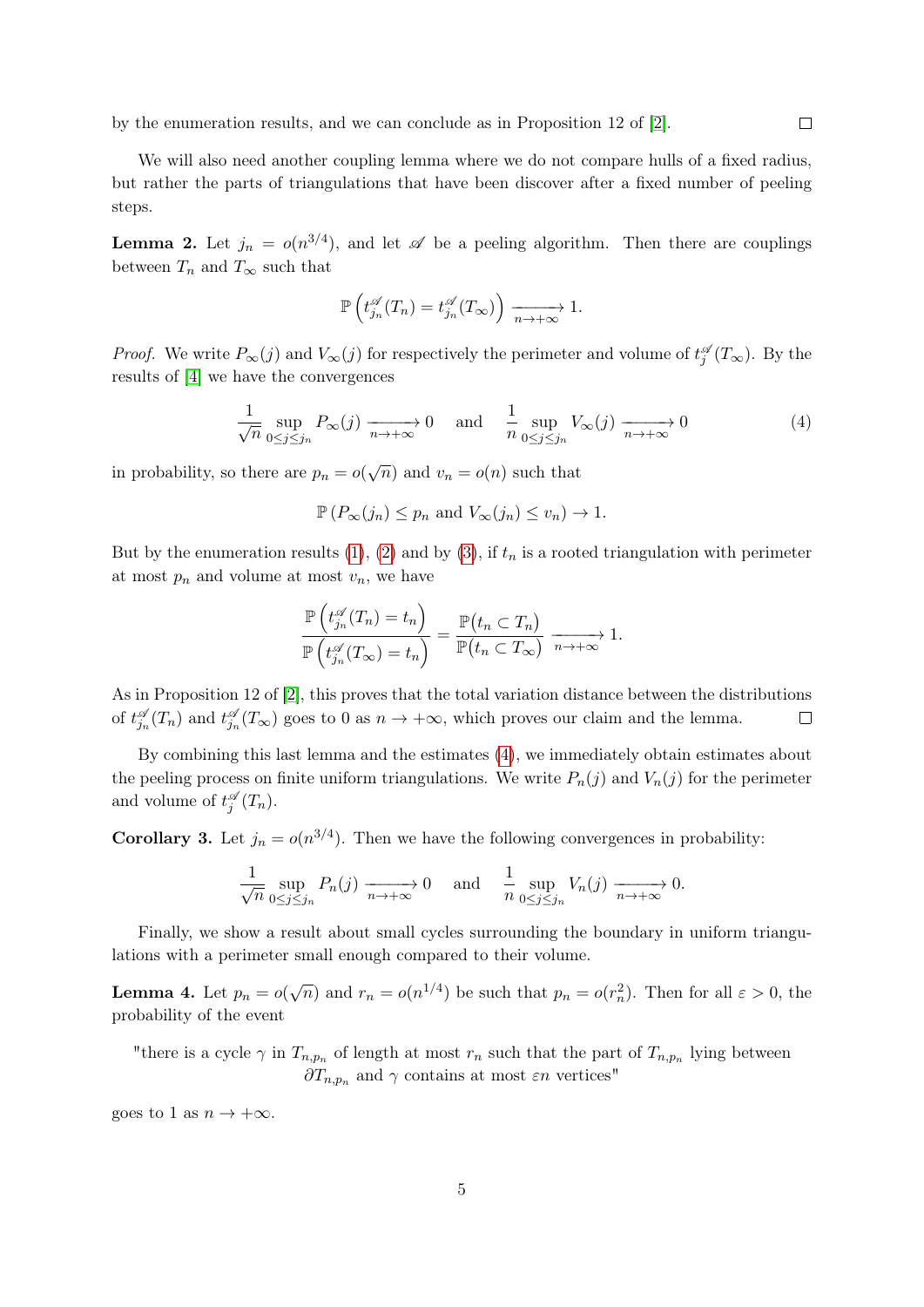This result is not surprising. In the context of quadrangulations with a non-simple boundary, it is a consequence of the convergence of quadrangulations with boundaries to Brownian disks, see [\[1\]](#page-8-2). However, no scaling limit result is known yet for triangulations with boundaries. Hence, we will rely on a result of Krikun about small cycles in the UIPT, that we will combine with Lemma [1.](#page-2-0) Here is a restatement of Theorem 6 of [\[9\]](#page-9-9).

<span id="page-5-0"></span>**Theorem 2** (Krikun). For all  $\varepsilon > 0$ , there is a constant C such that for all r, with probability at least  $1 - \varepsilon$  there is a cycle of length at most Cr surrounding  $B_r^{\bullet}(T_{\infty})$  and lying in  $B_{2r}^{\bullet}(T_{\infty})$ .

Note that Krikun deals with type-II triangulations, i.e. with multiple edges but no loops, but the decomposition used in [\[9\]](#page-9-9) is still valid and even a bit simpler in the type-I setting, see [\[5\]](#page-9-12). The fact that the cycle stays in  $B_{2r}^{\bullet}(T_{\infty})$  is not in the statement of the theorem in [\[9\]](#page-9-9) but it is immediate from its proof.

*Proof of Lemma [4.](#page-4-1)* By Lemma [1](#page-2-0) it is possible to couple  $T_{\infty}$  and  $T_{n,p_n}$  in such a way that

<span id="page-5-1"></span>
$$
\mathbb{P}\left(B_{r_n}^{\bullet}(T_{\infty})\backslash B_{r'_n}^{\bullet}(T_{\infty})\subset B_{r_n}^{\bullet}(T_{n,p_n})\right)\xrightarrow[n\to+\infty]{}1,
$$
\n(5)

where  $r'_n = o(r_n)$ . On the other hand, by Theorem [2,](#page-5-0) we have

$$
\mathbb{P}\left(\text{there is a cycle }\gamma\text{ of length }\leq r_n \text{ in } B_{2r'_n}^{\bullet}(T_{\infty}) \text{ that surroundings } B_{r'_n}^{\bullet}(T_{\infty})\right) \xrightarrow[n \to +\infty]{} 1.
$$

For *n* large enough we have  $r_n \geq 2r'_n$  so if such a  $\gamma$  exists in then it must stay in  $B_{r_n}^{\bullet}(T_{\infty})$ . Since  $r_n = o(n^{1/4})$ , the probability that the number of vertices lying inside of  $\gamma$  is greater than  $\varepsilon$ n goes to 0 by Theorem 2 of [\[4\]](#page-9-8). But if the event of [\(5\)](#page-5-1) holds and if such a cycle exists in  $T_{\infty}$ , then in  $T_{n,p_n}$  there is a cycle  $\gamma$  of length at most  $r_n$  such that the part of  $T_{n,p_n}$  lying between  $\partial T_{n,p_n}$  and  $\gamma$  contains at most  $\varepsilon n$  vertices.  $\Box$ 

#### 3 Proof of Theorem [1](#page-1-1)

Our main task will be to prove the following proposition.

<span id="page-5-2"></span>**Proposition 5.** Let  $k_n = o(n^{5/4})$ . Then there are  $t_n \in \mathcal{T}_n$  and  $\ell_n = o(n^{1/4})$  such that conditionally on  $T_n(0) = t_n$ , the probability that there is a cycle of length at most  $\ell_n$  that separates  $T_n(k_n)$  in two parts of volume at least  $\frac{n}{4}$  goes to 1 as  $n \to +\infty$ .

We first define the initial triangulation  $T_n(0)$  we will be interested in: let  $T_n^1(0)$  and  $T_n^2(0)$  be two independent uniform triangulations with a boundary of length 1 and with respectively  $\lfloor \frac{n-1}{2} \rfloor$  $\frac{-1}{2}$ and  $\lceil \frac{n-1}{2} \rceil$  $\frac{-1}{2}$  inner vertices. We write  $T_n(0)$  for the triangulation obtained by gluing together the boundaries of  $T_n^1(0)$  and  $T_n^2(0)$ .

We will now perform an exploration of the triangulation while it gets flipped: the part  $T_n^1$ will be considered as the "discovered" part and  $T_n^2$  as the "unknown" part of the map. More precisely, we define by induction  $T_n^1(k)$  and  $T_n^2(k)$  such that  $T_n(k)$  is obtained by gluing together the boundaries of  $T_n^1(k)$  and  $T_n^2(k)$ . The two triangulations for  $k = 0$  are defined above. Now assume we have constructed  $T_n^1(k)$  and  $T_n^2(k)$ . Then:

- if  $e_k$  lies inside of  $T_n^1(k)$  then  $T_n^1(k+1) = \text{flip}(T_n^1(k), e_k)$  and  $T_n^2(k+1) = T_n^2(k)$ ,
- if  $e_k$  lies inside of  $T_n^2(k)$  then  $T_n^1(k+1) = T_n^1(k)$  and  $T_n^2(k+1) = \text{flip}(T_n^2(k), e_k)$ ,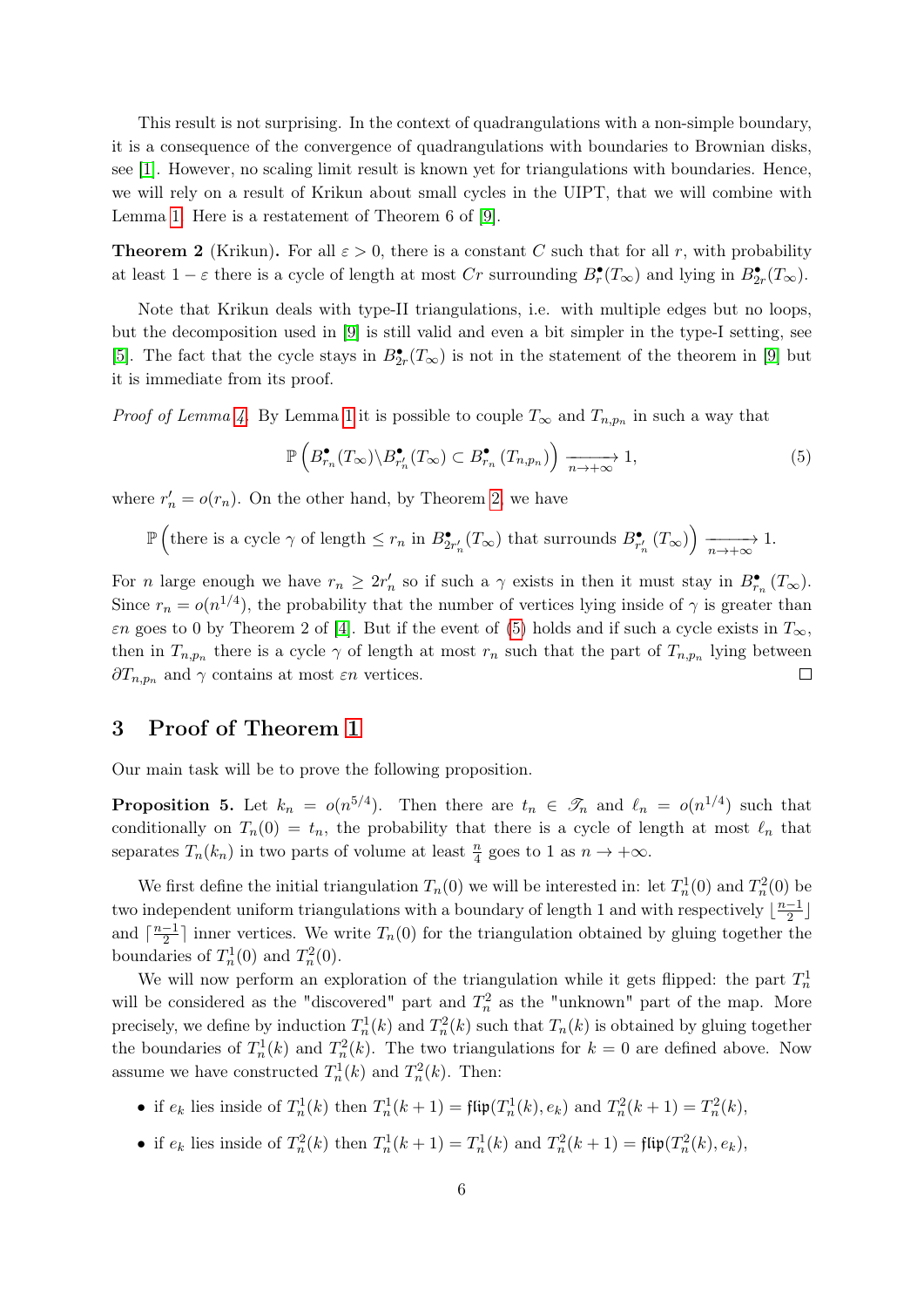• if  $e_k \in \partial T_n^1(k)$ , we write  $f_k$  for the face of  $T_n^2(k)$  that is adjacent to  $e_k$ , and we let  $T_n^2(k+1)$  be the connected component of  $T_n^2(k)\backslash f_k$  with the largest volume and  $T_n^1(k+1)$  =  $\mathfrak{flip}\big(T_n(k)\backslash T^2_n(k+1),e_k\big).$ 

We now set  $\widetilde{P}_n(k) = |\partial T_n^1(k)|$  and  $\widetilde{V}_n(k) = |V(T_n^1(k))| - |V(T_n^1(0))| + 1$ . Note that  $\widetilde{V}_n(k)$ is nondecreasing in k.

For  $k \geq 0$ , we define a random variable  $e_k^* \in E(T_n^1(k)) \cup \{ \star \}$ , where  $\star$  is an additional state corresponding to all the edges not in  $E(T_n^1(k))$ , as follows: if  $e_k$  lies inside or on the boundary of  $T_n^1(k)$  then  $e_k^* = e_k$ , and if not then  $e_k^* = \star$ . We also define  $\mathcal{F}_k$  as the  $\sigma$ -algebra generated by the variables  $(T_n^1(i))_{0 \le i \le k}$  and  $(e_i^*)_{0 \le i \le k-1}$ .

<span id="page-6-0"></span>**Lemma 6.** For all k, conditionally on  $\mathcal{F}_k$ , the triangulation  $T_n^2(k)$  is a uniform triangulation with a boundary of length  $\widetilde{P}_n(k)$  and  $\lceil \frac{n+1}{2} \rceil$  $\frac{+1}{2}$ ] –  $V_n(k)$  inner vertices.

*Proof.* We prove the lemma by induction on k. For  $k = 0$  it is obvious by the definition of  $T_n^2(0)$ . Let  $k \geq 0$  be such that the lemma holds for k.

- If  $e_k^*$  lies inside  $T_n^1(k)$ , the result follows from the fact that  $T_n^2(k) = T_n^2(k+1)$  and that conditionally on  $\mathcal{F}_k$ , the triangulation  $T_n^2(k)$  is independent of  $e_k^*$ .
- If  $e_k^* = \star$ , it follows from the invariance of the uniform measure on  $\mathcal{I}_{n,p}$  under flipping of a uniform edge among those which do not lie on the boundary.
- If  $e_k^* \in \partial T_n^1(k)$ , this is a standard peeling step: by invariance under rerooting of a uniform triangulation with fixed perimeter and volume, conditionally on  $\mathcal{F}_k$  and  $e_k$ , the triangulation  $T_n^2(k)$  rooted at  $e_k$  is uniform. Hence, if the third vertex of the face  $f_k$  of  $T_n^2(k)$ adjacent to  $e_k$  lies inside of  $T_n^2(k)$ , the remaining part of  $T_n^2(k)$  is a uniform triangulation with a boundary of length  $\widetilde{P}_n(k) + 1$  and  $\lceil \frac{n+1}{2} \rceil$  $\frac{+1}{2}$  –  $V_n(k)$  – 1 inner vertices. If the third vertex of  $f_k$  lies on  $\partial T_n^2(k)$ , then the face  $f_k$  separates  $T_n^2(k)$  in two independent uniform triangulations with fixed perimeters and volumes, and the lemma follows.

 $\Box$ 

We now define the stopping times  $\tau_i$  as the times at which the flipped edge lies on the boundary of the unknown part of the map, that is, the times  $k$  at which we discover new parts of  $T_n^2(k)$ : we set  $\tau_0 = 0$  and  $\tau_{j+1} = \inf\{k > \tau_j | e_k \in \partial T_n^1(k)\}\$  for  $j \geq 0$ . We also write  $P_n(j) = P_n(\tau_j + 1)$  and  $V_n(j) = V_n(\tau_j + 1)$ .

Then Lemma [6](#page-6-0) shows that  $(P_n, V_n)$  is a Markov chain with the same transitions as the perimeter and volume processes associated to the peeling process of a uniform triangulation with a boundary of length 1 and  $\lceil \frac{n-1}{2} \rceil$  $\frac{-1}{2}$  inner vertices. Hence, Corollary [3](#page-4-2) provides estimates for this process. Our next lemma will allow us to estimate the times  $\tau_j$ .

<span id="page-6-1"></span>**Lemma 7.** Let  $k_n = o(n^{5/4})$ . Then for all  $\varepsilon > 0$  we have

$$
\mathbb{P}\left(\tau_{\varepsilon n^{3/4}} > k_n\right) \xrightarrow[n \to +\infty]{} 1.
$$

*Proof.* Conditionally on  $P_n$ , the variables  $\tau_{i+1} - \tau_i$  are independent geometric variables with respective parameters  $\frac{P_n(j)}{n}$ . Hence,  $\tau_{\varepsilon n^{3/4}}$  dominates the sum  $S_n$  of  $\varepsilon n^{3/4}$  i.i.d. geometric variables with parameter  $Q_n = \frac{1}{n} \max_{0 \le j \le \varepsilon n^{3/4}} P_n(j)$ . We have

$$
\mathbb{E}[S_n|P_n] = \varepsilon n^{3/4} Q_n = \varepsilon n^{5/4} \times \frac{1}{\sqrt{n}} \max_{0 \le j \le \varepsilon n^{3/4}} P_n(j).
$$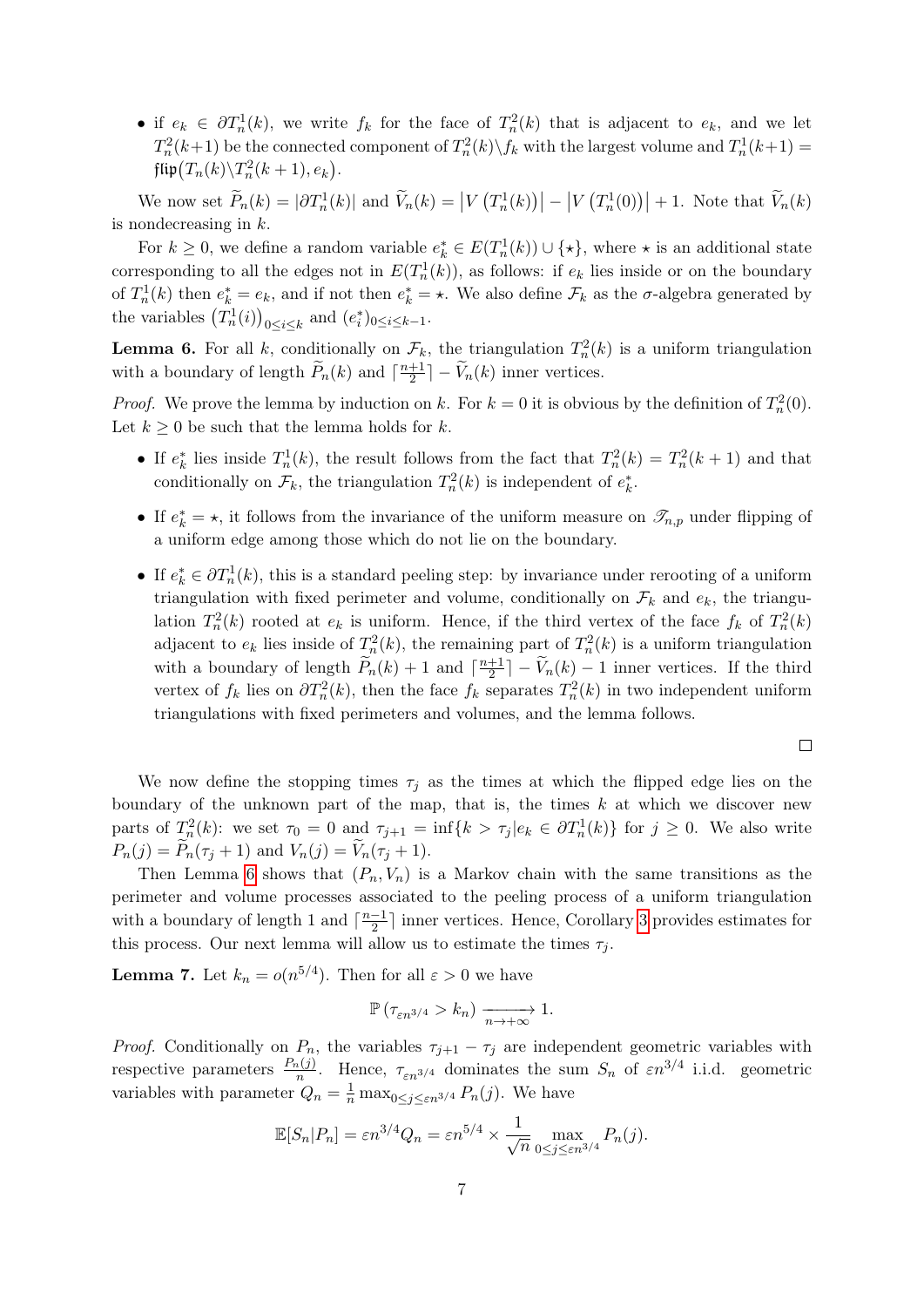By the results of [\[4\]](#page-9-8), the factor  $\frac{1}{\sqrt{n}} \max_{0 \leq j \leq \varepsilon n^{3/4}} P_n(j)$  converges in distribution, so  $\frac{\mathbb{E}[S_n|P_n]}{\varepsilon n^{5/4}}$ converges in distribution so  $\frac{\mathbb{E}[S_n]P_n}{k_n} \to +\infty$  in probability. By the weak law of large numbers we get  $\frac{S_n}{k_n} \to +\infty$  in probability so  $\frac{\tau_{\varepsilon n}^{3/4}}{k_n} \to +\infty$  in probability.  $\Box$ 

By combining Corollary [3](#page-4-2) and Lemma [7](#page-6-1) we get the following result.

<span id="page-7-0"></span>**Lemma 8.** Let  $k_n = o(n^{5/4})$ . Then we have the convergences

$$
\frac{1}{\sqrt{n}}\widetilde{P}_n(k_n) \xrightarrow[n \to +\infty]{} 0 \quad \text{and} \quad \frac{1}{n}\widetilde{V}_n(k_n) \xrightarrow[n \to +\infty]{} 0
$$

in probability.

*Proof.* By Lemma [7](#page-6-1) there is a deterministic sequence  $j_n = o(n^{3/4})$  such that  $\mathbb{P}(\tau_{j_n} > k_n) \to 1$ . This means that with probability going to 1 as  $n \to +\infty$  there is  $J \leq j_n$  such that  $\tau_J < k_n \leq \tau_{J+1}$ so

$$
\widetilde{P}_n(k_n) = P_n(J) \le \sup_{0 \le j \le j_n} P_n(j) \quad \text{and} \quad \widetilde{V}_n(k_n) = V_n(J) \le \sup_{0 \le j \le j_n} V_n(j).
$$

But we know from Corollary [3](#page-4-2) that

$$
\left(\frac{1}{\sqrt{n}}\sup_{0\leq j\leq j_n} P_n(j),\frac{1}{n}\sup_{0\leq j\leq j_n} V_n(j)\right) \xrightarrow[n\to+\infty]{} 0,
$$

which proves Lemma [8.](#page-7-0)

So  $T_n^2(k_n)$  has the distribution of  $T_{n/2-\tilde{V}_n(k_n),\tilde{P}_n(k_n)}$  and there is  $p_n = o(\sqrt{n})$  such that

$$
\mathbb{P}\left(\widetilde{P}_n(k_n)< p_n \text{ and } n/2-\widetilde{V}_n(k_n)>\frac{n}{3}\right) \xrightarrow[n\to+\infty]{} 1.
$$

Let  $r_n$  be such that  $r_n = o(n^{1/4})$  and  $p_n = o(r_n^2)$  (take for example  $r_n = n^{1/8} p_n^{1/4}$ ). By Lemma [4,](#page-4-1) with probability going to 1 as  $n \to +\infty$ , there is a cycle  $\gamma$  in  $T_n^2(k_n)$  of length at most  $r_n$  such that the part of  $T_n^2(k_n)$  lying between  $\partial T_n^2(k_n)$  and  $\gamma$  has volume at most  $\frac{n}{6}$ . Moreover we have  $V_n(k_n) = o(n)$  in probability by Lemma [8,](#page-7-0) so the two parts of  $T_n(k_n)$  separated by  $\gamma$  both have volume at least  $\frac{n}{4}$ , which proves Proposition [5.](#page-5-2)

The proof of our main theorem is now easy: let  $\mathcal{I}_n^{\bowtie}$  be the set of the triangulations t of the sphere with n vertices in which there is a cycle of length at most  $\ell_n$  that separates t in two parts of volume at least  $\frac{n}{4}$ . Let also  $k_n = o(n^{5/4})$ . By Proposition [5](#page-5-2) we have

$$
\mathbb{P}\left(T_n(k_n)\in\mathcal{I}_n^{\bowtie}\right)\xrightarrow[n\to+\infty]{}1,
$$

whereas by Corollary 1.2 of [\[11\]](#page-9-10), if  $T_n(\infty)$  denotes a uniform variable on  $\mathscr{T}_n$  we have

$$
\mathbb{P}\left(T_n(\infty) \in \mathcal{I}_n^{\bowtie}\right) \xrightarrow[n \to +\infty]{} 0.
$$

Hence, the total variation distance between the distributions of  $T_n(k_n)$  and  $T_n(\infty)$  goes to 1 as  $n \to +\infty$  so the mixing time is greater than  $k_n$  for n large enough. Since this is true for any  $k_n = o(n^{5/4})$ , the mixing time must be at least  $cn^{5/4}$  with  $c > 0$ .

We end this paper by a few remarks about our lower bound and an open question.

 $\Box$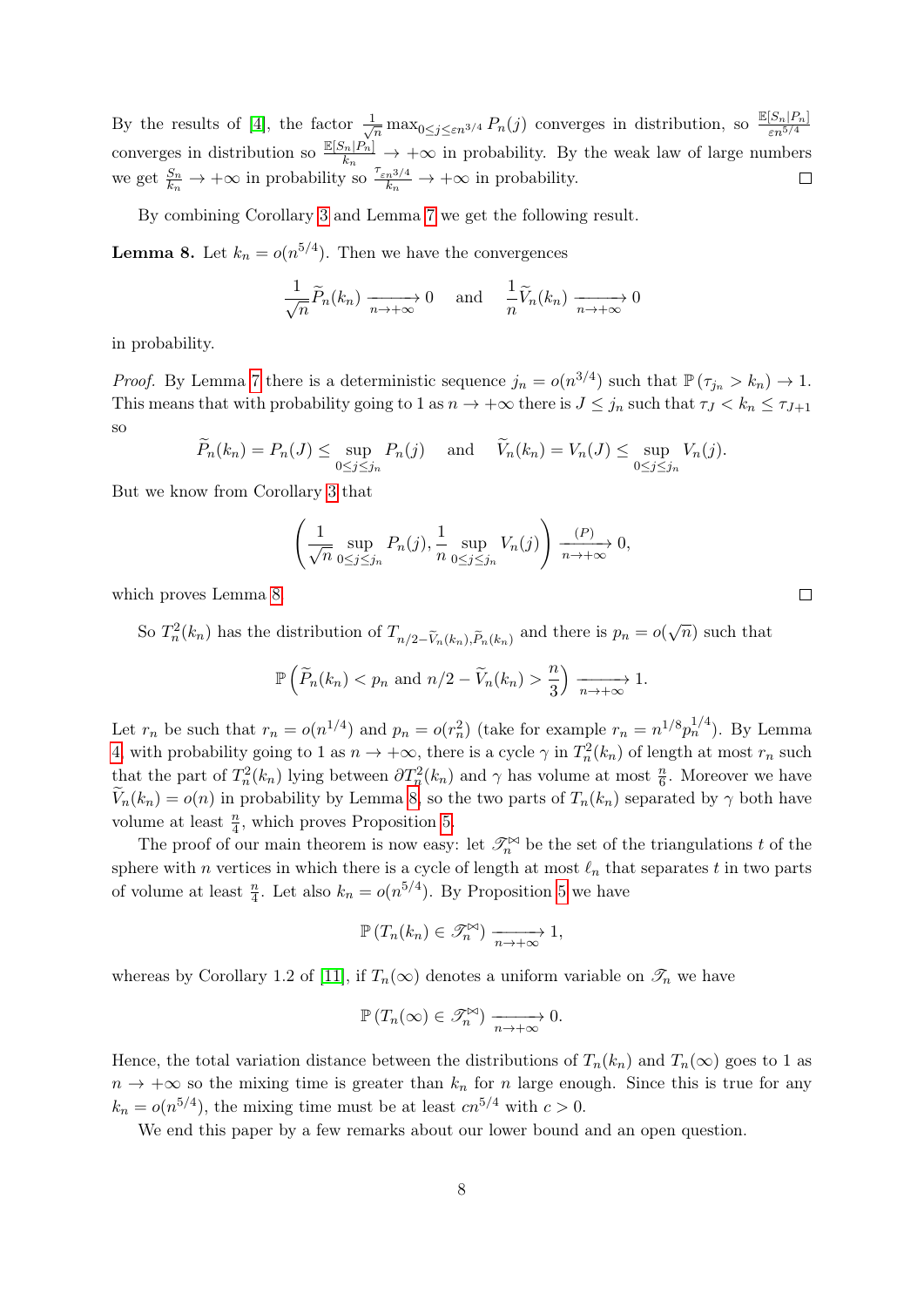Remark 9. We proved a lower bound on the mixing time in the worst case, but our proof still holds for the mixing time from a typical starting point. We just need to fix  $\varepsilon > 0$  small, take as initial condition a uniform triangulation  $T_n(0)$  conditioned on  $\left|\frac{\partial B_{n^{1/4}}^{\bullet}(T_n(0))}{\partial B_{n^{1/4}}^{\bullet}(T_n(0))}\right| \leq \varepsilon \sqrt{n}$  and  $\frac{n}{3} \leq$  $\left| B_{n^{1/4}}^{\bullet}(T_n(0)) \right| \leq \frac{2n}{3}$  $\frac{2n}{3}$  and let  $T_n^1(0) = B_{n^{1/4}}^{\bullet}(T_n(0))$ . The event on which we condition has probability bounded away from 0 (by the results of [\[4\]](#page-9-8) and coupling arguments) and after time  $o(n^{5/4})$  there is still a seperating cycle of length  $O(\varepsilon^{1/2}n^{1/4})$ .

Remark 10. Here is a back-of-the-enveloppe computation that leads us to believe the lower bound we give is sharp if we start from a typical triangulation. The lengths of the geodesics in a uniform triangulation of volume n are of order  $n^{1/4}$ , so if we fix two vertices x and y the probability that a flip hits the geodesic from x to y is roughly  $n^{-3/4}$ . Hence, if we do  $n^{5/4}$  flips, about  $n^{1/2}$  of them will affect the distance between x and y. If we believe that this distance about *n*  $\prime$  of them will affect the distance between *x* and *y*. If we believe that this distance<br>evolves roughly like a random walk, it will vary of about  $\sqrt{n^{1/2}} = n^{1/4}$ , which shows we are at the right scale. Of course, there are many reasons why this computation seems hard to be made rigourous, but it does not seem to be contradicted by numerical simulations.

Finally, note that even in the simpler case of triangulations of a polygon, the lower bound  $n^{3/2}$  is believed to be sharp but the best known upper bound [\[13\]](#page-9-5) is only  $n^{5+o(1)}$ . In our case we were not even able to prove the following.

**Conjecture 11.** The mixing time of  $(T_n(k))_{k\geq 0}$  is polynomial in n.

## A Connectedness of the flip graph for type-I triangulations

In this appendix, we show that the Markov chain we study is indeed irreducible.

<span id="page-8-0"></span>**Lemma 12.** Let  $\mathscr{G}_n$  be the graph whose vertex set is  $\mathscr{T}_n$  and where two triangulations are related if one can pass from one to the other by a flip. Then  $\mathscr{G}_n$  is connected and its diameter is linear in  $n$ .

Proof. It is proved in [\[15\]](#page-9-2) that the flip graph for type-III triangulations is connected, and in [\[8\]](#page-9-3) that its diameter is linear in  $n$ . Hence, it is enough to show that any triangulation is connected to a type-III triangulation in  $\mathscr{G}_n$  by a linear number of edges. If t is a finite triangulation with loops, it contains a *minimal* loop, that is, a loop dividing the sphere in two parts, one of which contains no loop. By flipping a minimal loop we delete a loop without to create any new one, so we make the number of loops decrease and we can delete all loops in a linear number of flips. Moreover, if t contains no loop and there are two edges  $e_1, e_2$  between the same pair of vertices, then flipping  $e_1$  does not create any loop or additional multiple edges, so we can also delete all multiple edges in a linear number of flips.  $\Box$ 

#### References

- <span id="page-8-2"></span>[1] J. Bettinelli and G. Miermont. Compact Brownian surfaces I. Brownian disks. arXiv:1507.08776, 2015.
- <span id="page-8-1"></span>[2] T. Budzinski. The hyperbolic Brownian plane. arxiv:1604.06622, Apr. 2016.